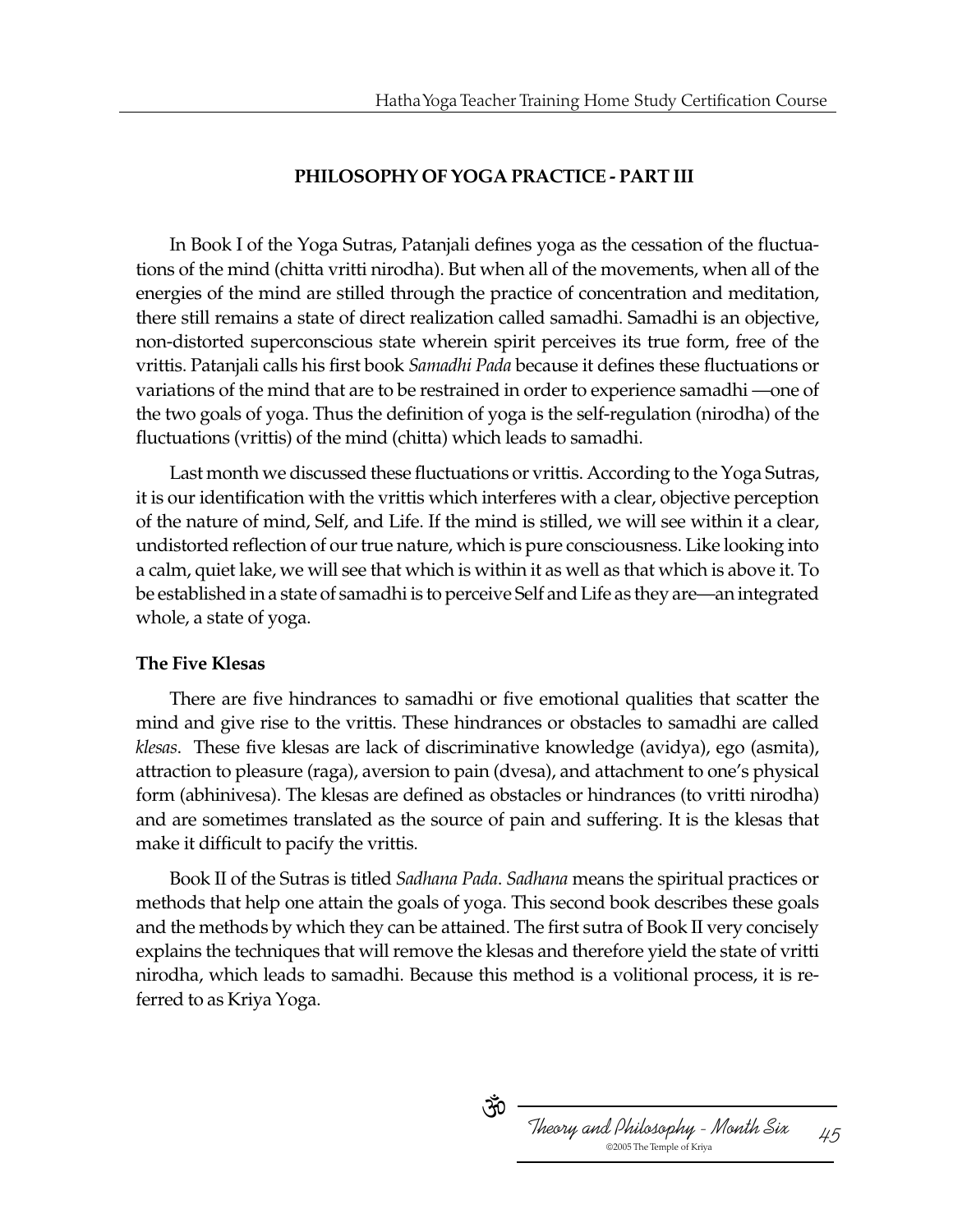The second sutra of Book II goes on to define the goals of Kriya Yoga. Book II, Sutra I reads: *Tapah svadhyaya Isvara pranidhani kriyayogah*, which translates "Kriya Yoga is selfdiscipline (tapas), self-study (svadhyaya), and attunement to the divine (Isvara pranidhani)." Here Patanjali is referring to three of the niyamas which you have already studied. In the second sutra, Patanjali relates the goals of Kriya Yoga: *Samadhi bhavanarthah klesa tanukaranarthascha*, which translates: "The goals [of Kriya Yoga] are to remove the klesas (the obstacles to vritti nirodha) and to bring about samadhi."

### **The Method and Goals of Kriya Yoga**

Like many Sanskrit words, *kriya* can be understood on multiple levels. It is derived from the root *kri*, meaning to do. At its most essential level, kriya can be defined as an action or a verb. (It is important to recognize that these actions are clearly understood to be volitional and conscious.) In Sanskrit grammar, verbs are actually referred to as kriyas. When kriya is used as a modifier for the word yoga, it refers specifically to actions or rituals which are consciously performed for the purpose of attaining the goals of yoga.

In the broadest context, Kriya Yoga can be understood as a method or system of techniques that leads to vritti nirodha. Patanjali is very clear about his definition of Kriya Yoga, which is the only type of yoga that he specifically defines in the Sutras. Most of what Kriya Yoga is classically understood to be comes from the sutras. However, like most esoteric traditions, many of its specific techniques are not written down but have been transmitted verbally from Guru to disciple. This is done because the techniques produce profound effects and should therefore be practiced only with personal guidance and supervision.

 Kriya Yoga encompasses the practice of all eight limbs of Patanjali's system. It is a system which deals directly with the mind—its structure and dynamics. Kriya Yoga is a method of self-study and meditative attunement which develops a direct perception or insight into the nature of consciousness, the pattern of the mind, and Life itself.

The goals of Kriya Yoga are to remove the root cause of pain and suffering (the klesas) and to attain a state of samadhi. This is accomplished by restraining the fluctuations of the mind unto pure consciousness. Samadhi is perceiving life without a subjective interpretation of it. It is direct experience. Consciousness, as we normally experience it, is modified by our samskaras and filtered through the biases of our thoughts and emotions. The effect of samadhi is to become conscious of one's true nature rather than identifying with the contents of one's mind. Samadhi is attained by constant practice

- পঁ0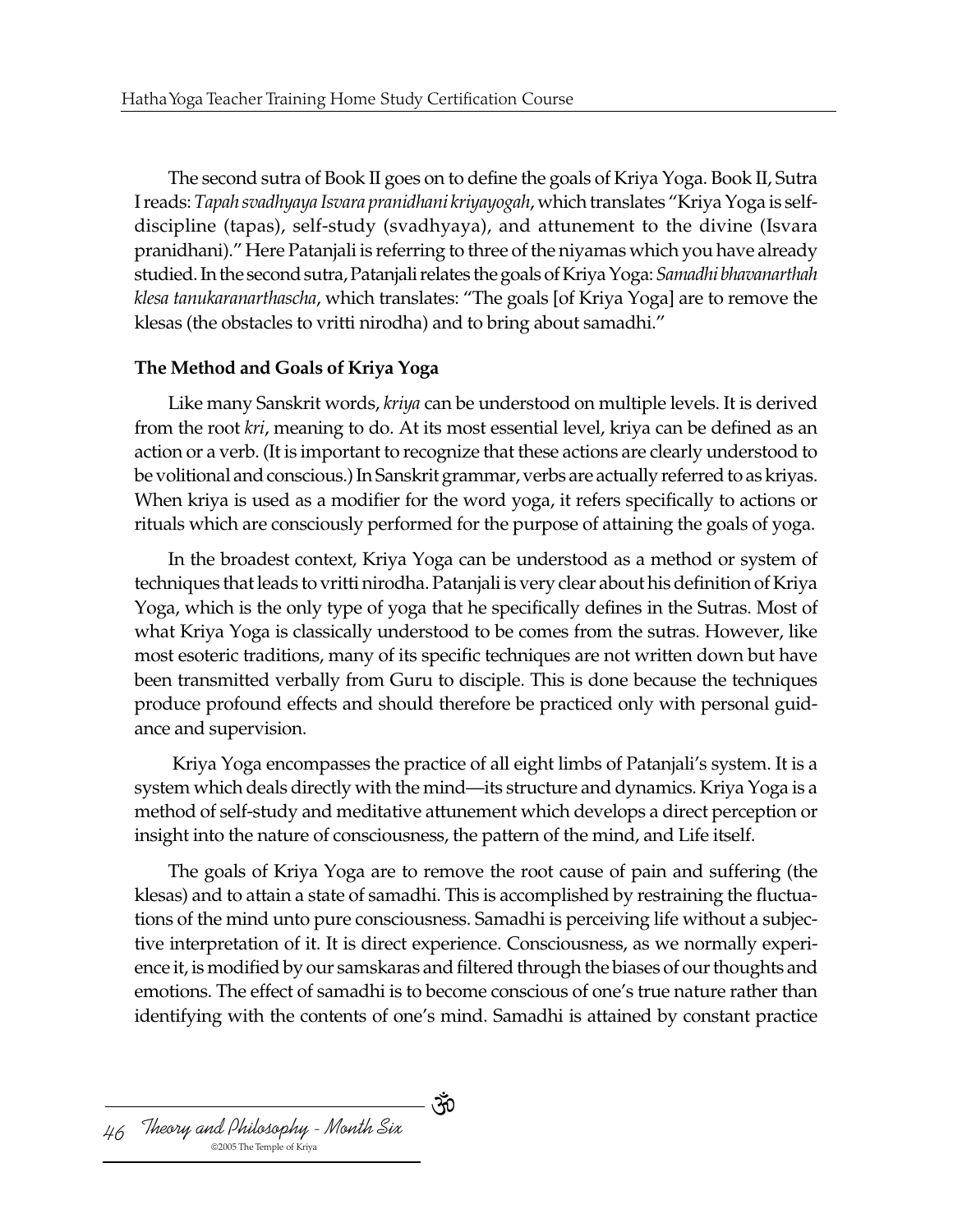and continual detachment. Constant practice is the repetitious concentration and restraint of the mind. Continual detachment is the progressive detachment from the klesas and vrittis.

Identifying oneself with the fluctuations of the mind is called avidya. Patanjali describes avidya as the field within which all the other klesas grow. Avidya means without wisdom or lacking in discriminative knowledge. It is forgetting one's true nature and mistaking that which is temporal (the physical body, thoughts, and emotions) for that which is eternal (spirit). Avidya causes one to think they are the vrittis: "*I*" am happy, "*I*" am sad, "*I*" am in pain, and the ultimate avidya, "*I*" am separate from Life. When the fluctuations of the mind are stopped, one "abides in one's true nature" and avidya is removed. Then one experiences the Self and Life as they are, unaffected by the vrittis and klesas.

### **Samskaras, Klesas, and Karma**

In life all is change. What we are attracted to in our youth may be a source of aversion to us in our maturity. The wisdom we think we have today may reveal itself to be folly tomorrow. The timing and sequence of events are critical factors in this world; each human life contains a unique timing mechanism which creates an individual set of experiences. For example, a person who is denied love in childhood will tend to have a very difficult time if love is denied to him as an adult. However, a person who is not denied love in childhood will tend not to have trouble if love is denied to him later in life. This is called an individual's karmic pattern of experience. *Karma* is the law of causation. What causes one person to get upset will have a different effect on someone else. What causes pleasure for one person may cause dissatisfaction for another.

We are the result not only of our past actions but of our thoughts and emotions. These experiences have produced our samskaras—the permanent impressions stored in the unconscious parts of our minds. Mystically, these samskaras are stored in the petals of the chakras. Whether we are aware of them or not, like seeds, they are waiting for the right conditions, stimulus, or time to activate.

As prana enters the chakric system, it provides the potential energy to activate the samskaras that reside in the five lower chakras. Therefore, simply breathing creates a momentum behind the mental and emotional patterns of our consciousness. In other words, if we change our breathing pattern, we can change the emotional pattern and the intensity with which the samskaras activate. This is one of the reasons why pranayama is such a powerful technique.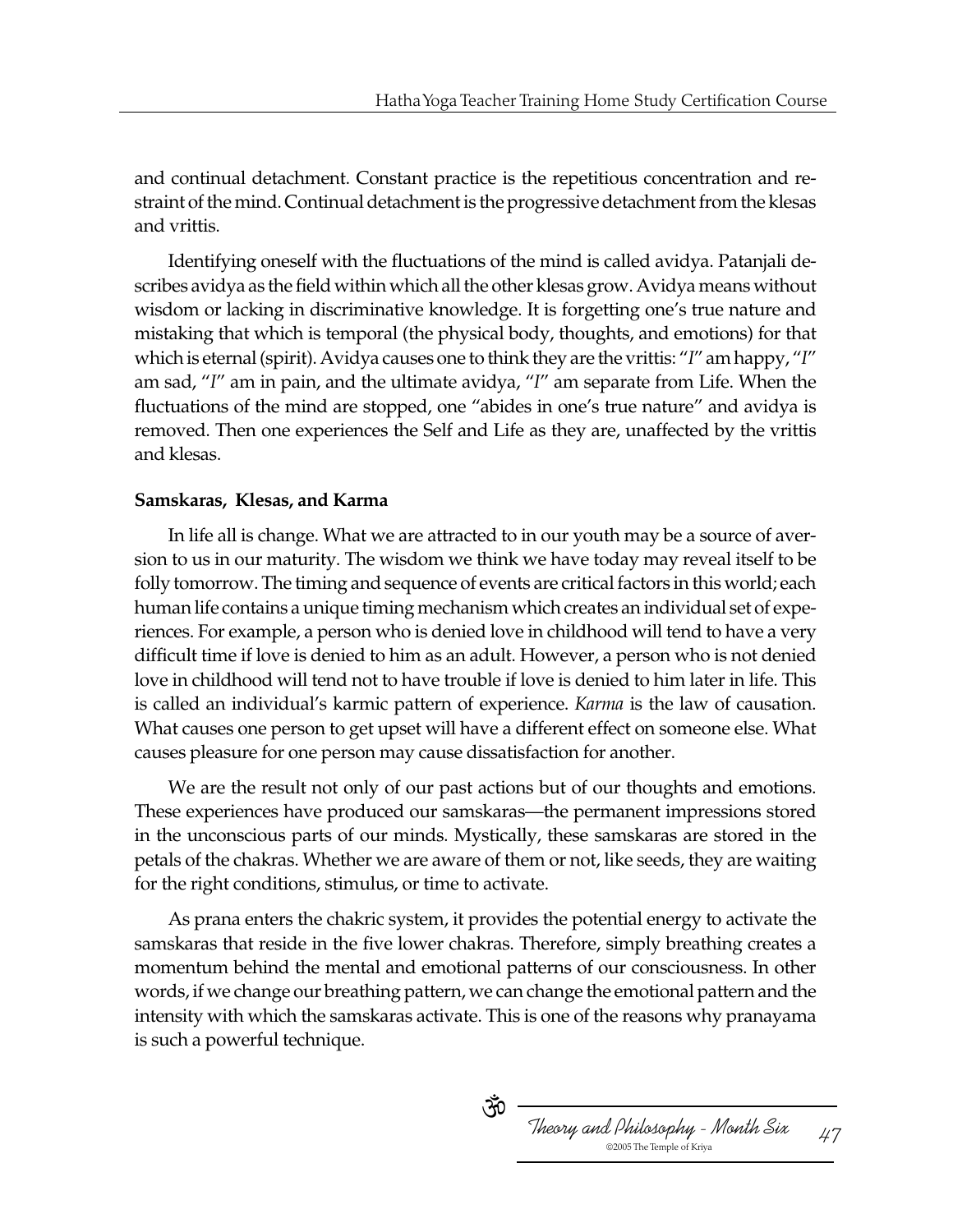Karma is misunderstood by most people; they think of it as a law of punishment. Karma, however, is simply the causational force of a strong, active samskara that we (usually) do not have enough self-awareness to control. Like the klesas, karma can be active or dormant, weak or strong. Karma can be activated by people, places, and events. But ultimately, it is triggered by our responses to life—by our interpretations of events and by our attitudes.

Our karmic momentum holds us within a limited field of experiences and perceptions. If we think we are only our body, mind, and emotions, we will act as if we are. This lack of discriminative knowledge (avidya) leads to an attraction or desire for that which is pleasurable (raga) and an aversion or hatred (dvesa) for that which is painful. This alternating fear and desire produces attachment; we desire that which we do not have or fear we will lose that which we already possess. Both attraction and aversion are based on the perception of our ego, which has a very limited horizon of awareness.

The force of the samskaras within us is our karma, and it is karma that activates the klesas. But if a klesa or the samskara that produces it can be weakened, then it can be dissolved by the use of mystical methods. Yoga is such a method. The practice of the eight limbs softens karma, weakening and dissolving the samskaras and the klesas they activate.

## **Yoga Sutras Book II - Sadhana Pada**

Sutra 1: *Tapah svadhyaya Isvarapranidhani kriyayogah Tapah* = the heat created by austerity/ardor/fervency *Svadhyaya* = self study/reflection on one's experience of life *Isvara* = concept of the divine *Pranidhani* = devote/offer to *Kriyayogah* = the yoga of volitional action **Austerity, self-study and seeing one's actions as offerings toward one's concept of the Divine are the actions which lead to the volitional integration of the Self (Kriya Yoga).**

- পঁ0

Sutra 2: *Samadhi bhavanarthah klesa tanukaranarthascha Samadhi* = absorption *Bhavana* = creating or bringing forth *Arthah* = object/purpose of *Klesa* = obstacle/affliction *Tanu* = thinned/reduced/attenuated *Karana* = making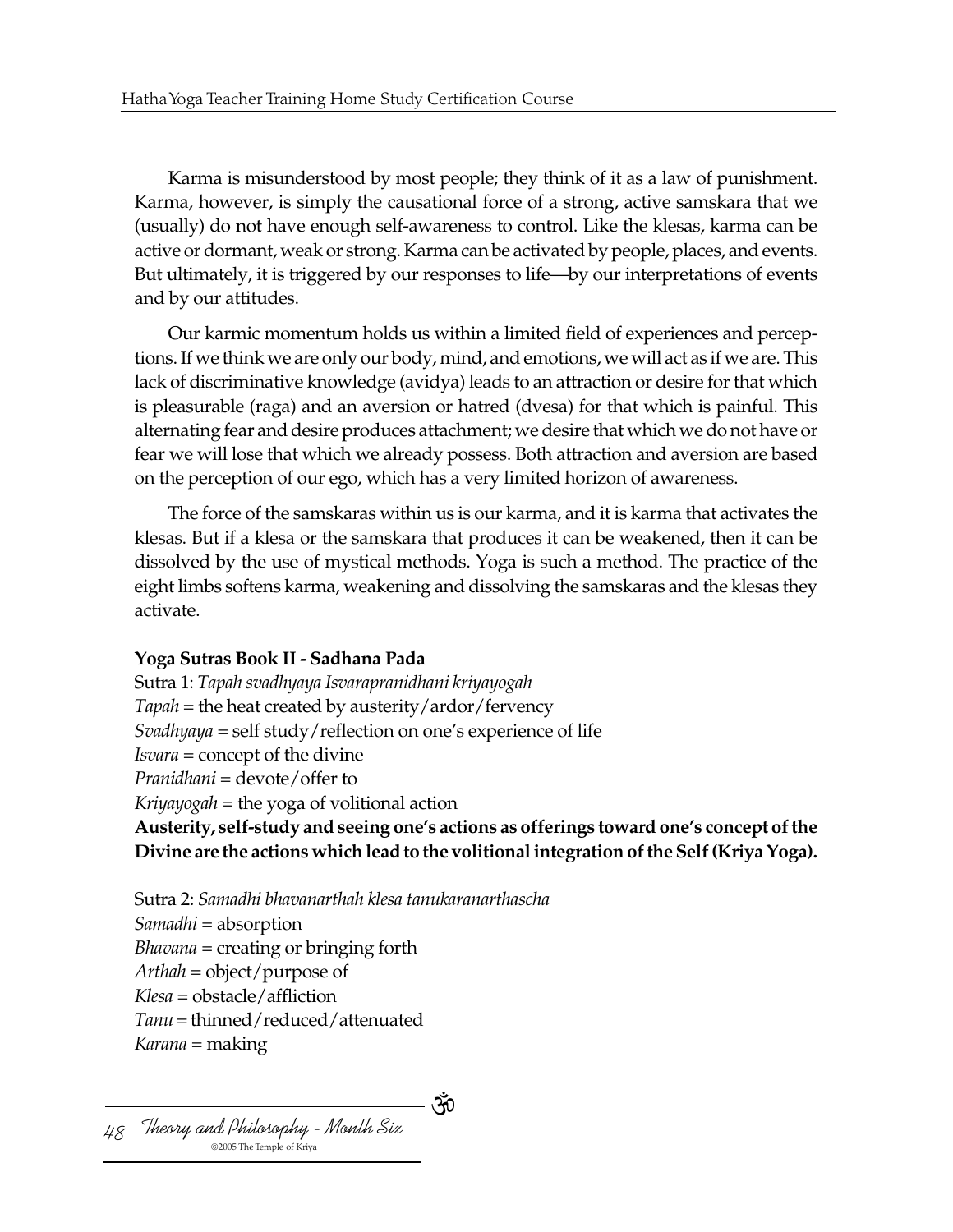*Artha* = object/purpose of *Cha* = and

**The purpose [of Kriya Yoga] is to remove the obstacles [to vritti nirodha] and bring about absorption in integrated consciousness.**

Sutra 3: *Avidyasmita - raga-dvesabhinivesah klesah*

*Avidya* = mistaking the eternal for the temporal/ignorance *Asmita* = literally "I am-ness" experienced as self-importance *Raga* = attraction to pleasure *Dvesa* = aversion to pain *Abhinivesa* = attachment to life/non-acknowledgement of death *Klesa* = obstacle/affliction **The obstacles [klesas] are lack of discriminative knowledge, self importance, attraction to pleasure, aversion to pain, and attachment to physical life.**

Sutra 4: *Avidya ksetram uttaresam prasupta-tanu-vicchinnodaranam*

*Avidya* = mistaking the eternal for the temporal/ignorance

*Ksetra* = field/region

*Uttara* = other

*Prasupta* = the state of rest/dormant

*Tanu* = thinned/reduced/attenuated

*Vicchinna* = interrupted/diminished momentum

*Udaranam* = full momentum/heightened/aroused

**Lack of discriminative knowledge [avidya] is the field on which all of the other [klesas] reside, whether they are in full force, diminishing, dormant, or attenuated.**

### **Avidya**

(Lack of Discriminative Knowledge)

Avidya is the source of all the other klesas. It is the lack of discriminative knowledge and is sometimes translated as ignorance. Perhaps a better translation is forgetfulness; we have forgotten who and what we are and therefore our relationship to life. Avidya is the inability to differentiate between the eternal and the temporal; the inability to discriminate between our subjective interpretation of life, colored by the samskaras, and life as it is. We confuse our thoughts and emotions for reality; we confuse our body and mind for spirit. This leads to an attachment to physical embodiment and the pleasures of the physical senses because we believe that this is all there is. This in turn creates an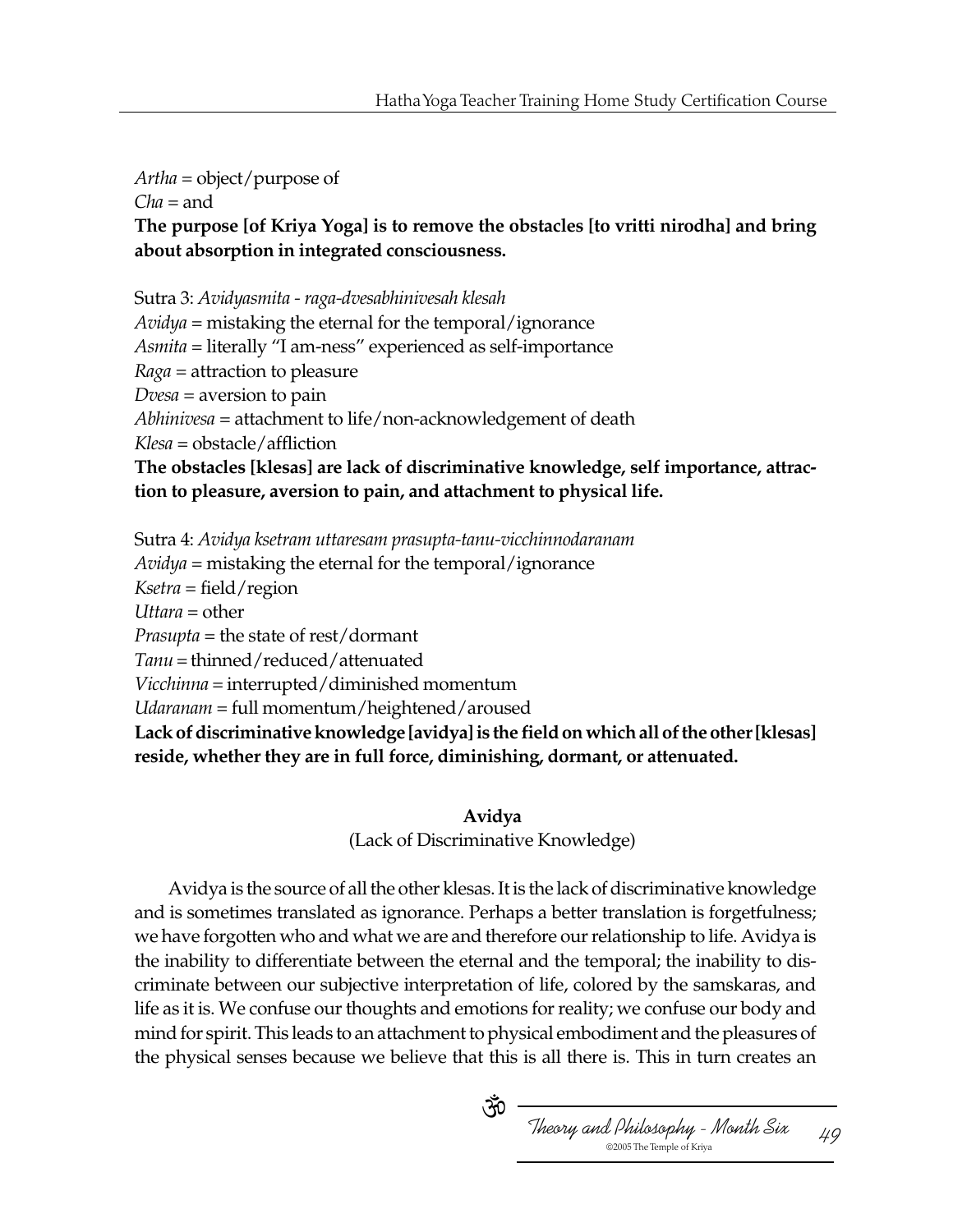aversion to physical and emotional pain. If we forget who we are, and if we believe that we are merely a physical body with its five senses, we become separate from life. We then come to believe that *we* are the center of the universe, the most important thing in our world. This produces the final klesa of ego or self-importance.

There is an old joke in which a person is receiving a job promotion. The voice on the telephone says, "Congratulations! You have been promoted. You are now completely responsible for all manner of things over which you have no control whatsoever." This is somewhat cynical but is an accurate description of the human experience. We go through life making plans for the future as though we know precisely what the future holds (avidya), when in fact there are no guarantees that there will be a future at all. This is not to say that we should not make plans. However it suggests that we need to become as fluid and detached about the results of those plans as we can be.

Avidya implies that even though on some level of awareness we know that everything in this world is temporary and without guarantees, we forget and get caught up in the momentum of our experience. We become attached to this life as though it were infinite rather than a single, finite incarnation. We need to learn to live our lives sincerely and consciously, embracing the temporal nature of the earth life, while at the same time remembering that all of it can and will dissolve away at some time.

The mind is in a constant state of fluctuation (vrittis) from waking perception to sleep, from imagination to memory. Like the changing contents of the mind, pleasure, pain, and physical embodiment are all temporal. Patanjali explains that the klesas are removed by constant practice and continual detachment. Fear and confusion are two of the most crucial things from which we need to detach ourselves. They arise from our lack of understanding and acceptance of the changing nature of life, whether that change is internal or external, day to day, or lifetime to lifetime. We need to become aware of that which is unchanging—our true nature, spirit.

Most of us go through life seeking happiness or fulfillment in things that are defined by change. Even if we intellectually acknowledge the impermanent nature of life, emotionally we behave as though the circumstances we are experiencing, good or bad, will last forever. This is especially true of our pain and suffering. The repetitious problems we experience in life are caused by our lack of awareness. This is avidya on its most insidious level. If we do not learn from our experiences and take action (kriya) based on that awareness, we are trapped on what the Hindus and Buddhists call *samsara*, the wheel of repetitious births and deaths. But it is not just a rebirth of the physical body that they are referring to; it is the rebirth of thoughts and emotions which are the source of the pain and suffering we experience.

୍ୟୁତ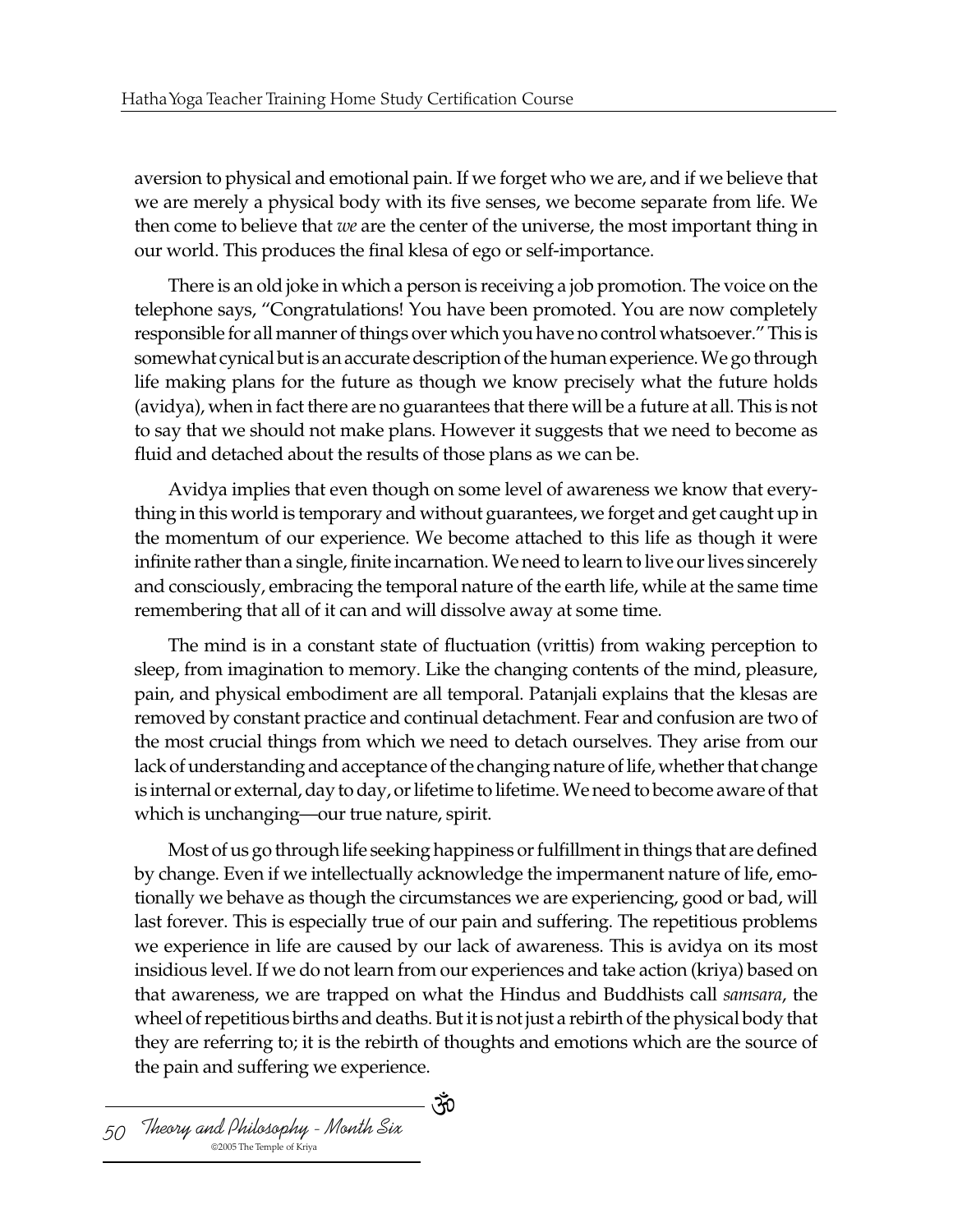# **Asmita**

## (Ego)

Perhaps one of the greatest manifestations of avidya is the inability to recognize that we are not separate from life. Life is rooted in reciprocity, and we are connected to it with every breath we breathe. To better understand asmita, it is helpful to contrast it with another Sanskrit term for ego, *ahamkara*. Both describe an experience of self, but at opposite ends of the spectrum. Ahamkara refers to a sense of self that is relatively self-existent. That is to say, ahamkara is a sense of self that does not rely on outer forms to define itself. The klesa of asmita, on the other hand, occurs when we establish our sense of self by identifying with the "objects" in our life and the vrittis in our mind.

Me, me, I, I, mine, mine: these are the mantras of asmita. We say, "*My* spouse, *my* children, *my* car." When referring to where we have parked our car, we often say, "I'm parked over there," implying that "I" and "my car" are one and the same. We also very inaccurately say that we are angry or sad, rather than being aware that we are experiencing anger or sadness. There is a very important distinction between our thoughts and emotions (which are temporal forms), and consciousness which is aware of our thoughts and emotions. Identification with our thoughts and emotions is one of the greatest sources of confusion and lack of clarity in our lives.

Asmita implies that in order for us to know who we are, we need to define ourselves in contrast with the outer world. We often try to accomplish this by feeling that we are better or worse than someone or something else. Thinking that we are better or worse than someone or something else is based on our self-importance. Ahamkara, on the other hand, is a sense of self without self-importance and without the need to reference oneself to anything in the outer world. The greater our sense of self (ahamkara), the less self-importance (asmita) we need. It is only because of the self-importance of asmita that we become judgmental, angry, indignant, offended or self-righteous. The only reason we have these feelings is that our self-importance is challenged.

To function in the world effectively, we need to make decisions that are based on our own relative importance and self-judgment. We have developed concepts like right and wrong, better or worse, and good or bad. After all, this is a world defined by duality. We need to act with sincerity because our actions have purpose and relevance. Yet at the same time, we need to diminish the degree of self-importance that we place on our decisions. We need to recognize that the horizon of our awareness is subjective and limited. We need to understand that other people have needs different from our own.

ుస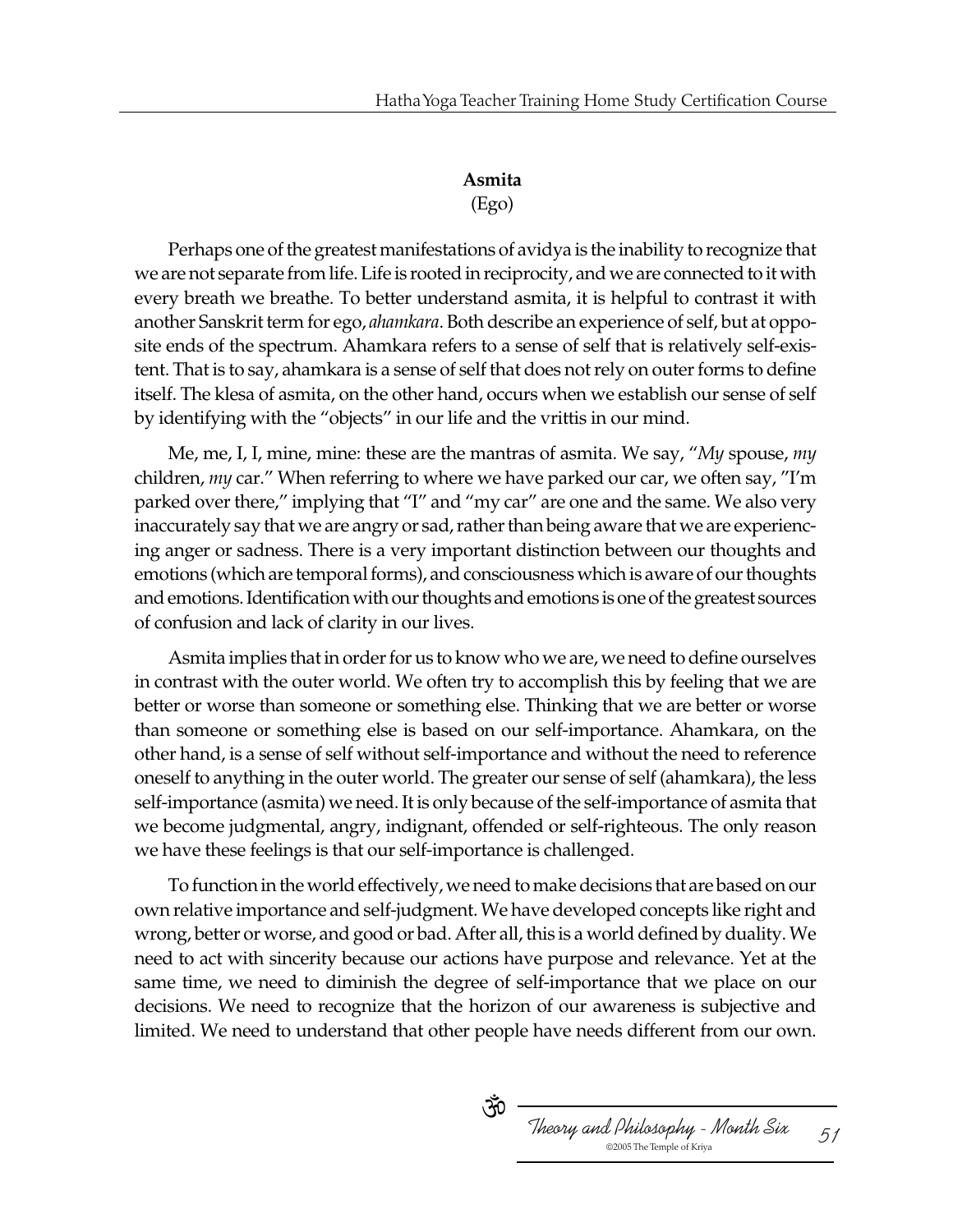Our spiritual task is to recognize that what is meaningful or desirable to us may not be meaningful or desirable to someone else. Therefore we need to make decisions with wisdom and clarity and with a healthy detachment from our own self-interest.

## **Raga** (Attraction to Pleasure)

Referring to raga as a klesa implies that our attraction to pleasure needs to be weakened. When Patanjali talks about attraction to pleasure, he is not referring to our basic needs for food, clothing or shelter. There is no problem with seeking pleasures that are not destructive to us or to others if we do not become attached to those pleasures—and if they do not control us. A brief self-reflection will reveal the truth. Do we become unhappy or upset when something pleasurable is taken away from us? If we do, we have formed an attachment. Can we control the desire? If we cannot, we have lost control of our body and mind.

Pleasure and pain are highly subjective; what one person finds pleasurable, another will not. What Patanjali is trying to express is not that pleasure in and of itself is bad, but that the emotional force behind the attraction is an obstacle to vritti nirodha. Attraction to pleasure is a strong motivating force in our lives. In the final analysis, like all the klesas, we need to use raga appropriately and then progressively detach from it.

Another way of looking at raga is that we seek pleasure in the hope that it will bring us happiness. One way happiness can be differentiated from pleasure is to consider happiness as something we can experience without having to have an external form to provide it. Pleasure, on the other hand, is derived from an external source. That is to say, we can be happy just for the sake of being happy, but we usually relate our pleasure to an external source. Happiness is more difficult to acquire than pleasure, but it also has greater longevity. Pleasure is just a small step towards happiness. Problems arise when we think that pleasure is a goal in itself rather than merely a step along the way.

If taken to an extreme, all pleasures (like eating chocolate) create an excess in one area and by necessity a deficiency in another. This ultimately leads to pain and suffering. The greater the imbalance becomes, the greater the resulting discomfort. On the other hand, there is no such thing as an excess of happiness. Increasing happiness will only expand and create more happiness in everyone it touches. Perhaps the ancient Greeks said it best: "Happiness is a by-product of a life well lived."

ేం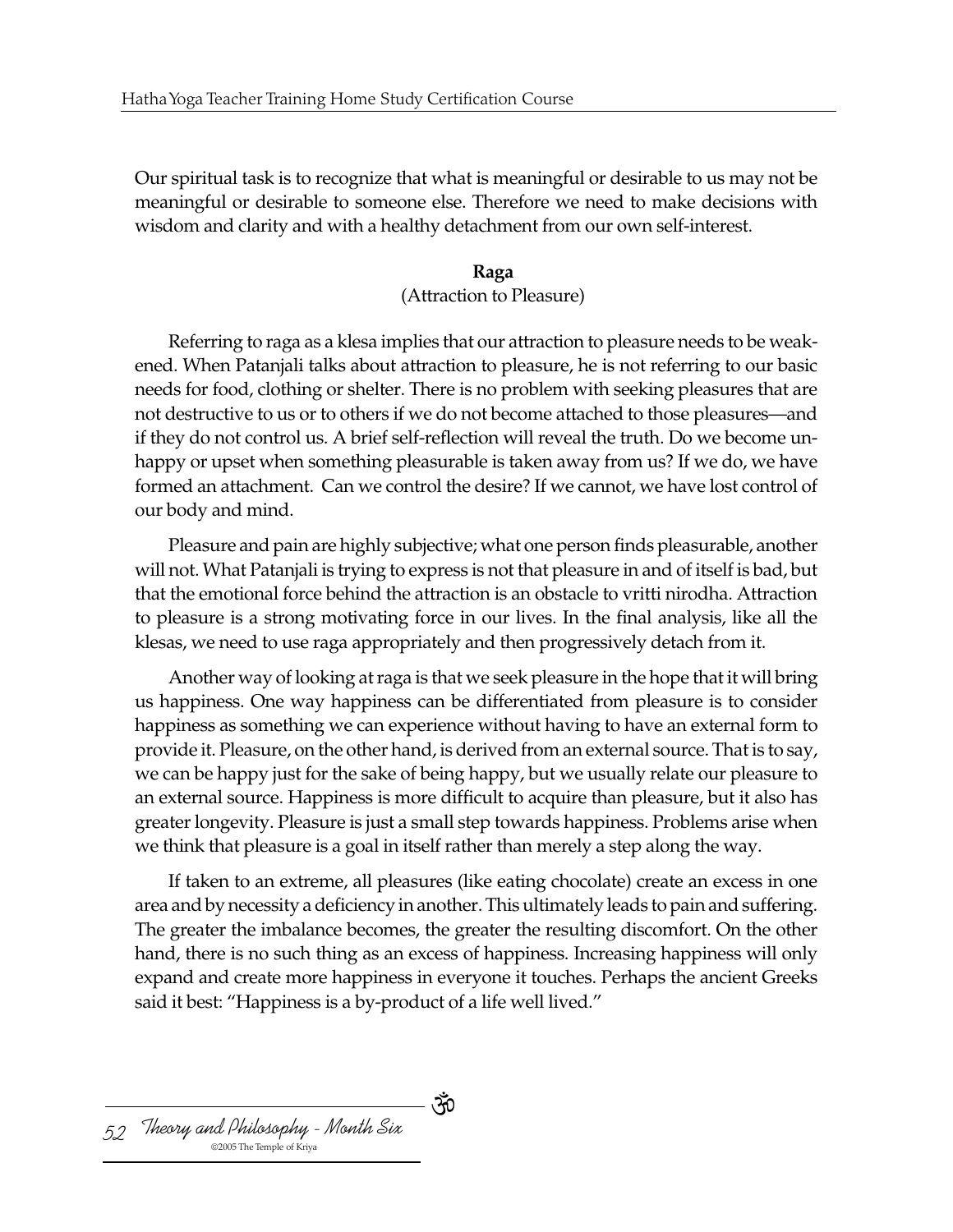## **Dvesa** (Aversion to Pain)

Aversion to pain is also a great influence on our behavioral choices. When the klesas are described as the sources of pain and suffering, it is important to understand the distinction between these two terms. Pain is traditionally used in reference to physical pain. Suffering is normally considered to be an emotional or mental experience. Both are real, but what causes pain or suffering in one person will not cause it in another. Like the attraction to pleasure, aversion is very subjective; and like attraction, what we need to be conscious of is the emotional force of the aversion.

It is the anticipation or possibility of pain and suffering, real or imaginary, that creates most of our fears. Most of us respond to fear in one of two ways: We either let fear inhibit our actions, or we are motivated to respond in ways which are above and beyond our ordinary understanding of what we think we are capable of. In the first response, we avoid what we believe to be a possible source of dissatisfaction (*duhkham*). The greater this reaction becomes, the narrower we make the parameters of our lives. Thus we limit the possibilities of our experiences in order to avoid the possibility of pain and suffering.

Though on a physical level, dvesa is a valuable survival tool, mentally and emotionally it can be one of the most inhibiting influences in our lives. It can prevent us from looking at those parts of ourselves that are too painful to acknowledge or look at without distortion. This is why a healthy balanced ego needs to be cultivated and why it is important that we develop detachment along with our practice. The more stable we are in our sense of self (ahamkara), the less self-importance (asmita) we need, and the less threatened we become.

When pain or suffering does occur, this experience can be valuable only if we learn from it. Everyone is on the path. The whole purpose of this world is to learn and to unfold. Sometimes pain or suffering can be a wake up call. It can make us aware that something is wrong either physically, emotionally, or with our attitude. It points out where we need to place our focus. Every experience in life offers an opportunity to awaken further. Svadhyaya (self-study) is expressed best in accepting all life experiences as opportunities for acquiring self-knowledge.

The other way we can respond to fear is like a warrior. The energy of fear, if properly harnessed, can help us to accomplish extraordinary deeds. Each time we use fear in this way, we increase our capacity to use it positively in the future. When we face our fears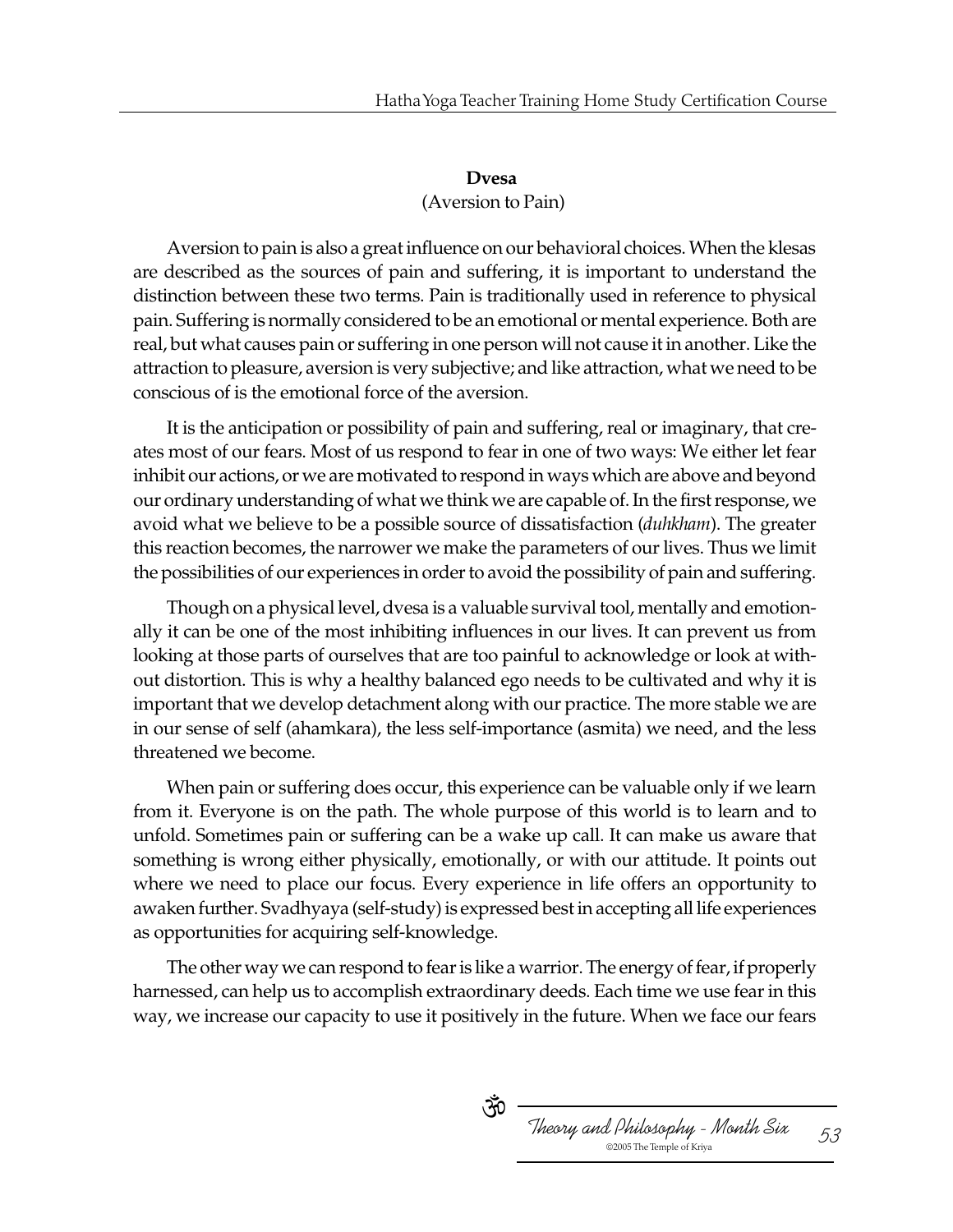and harness them, we acquire a stronger sense of self (ahamkara) and need to rely less on our external environment for self-importance (asmita). In time, even the inevitable end of this particular incarnation will not be an aversion.

### **Abhinivesa**

(Attachment to Physical Embodiment)

Abhinivesa is usually translated as attachment to life. In order to overcome abhinivesa, we need to accept our death as a reference point for how to live. If we see all of our actions in light of our death, they will be more naturally placed into a proper perspective. We would have a difficult time indulging in any of the klesas if we were aware that the present moment was our last in this life. With death as the standard for our actions, making a decision is much clearer. We are much less likely to indulge in petty self-importance, desires, or fears. The awareness of our death helps us to experience each and every moment of our life as unique and precious.

To be fully present in one's life and at the same time remain compassionately detached is not an easy task. The only way most people are motivated in life is by desire or aversion, but these are usually motivated by ego and create heavy attachments. Rather than being motivated by attraction and aversion, the goal in yoga is to act without attachment. In the East this is called *dharma*. It is interesting to note that in the West we do not have a good word for non-attachment.

Dharma has many meanings. It can be translated as "that which sustains and upholds." It symbolizes the nature or order of things, whether that is the nature of a person or a system. Dharma means universal law and universal order. It is also translated as duty—duty to one's civilization as well as duty to one's own self. It is a code of conduct that keeps one in harmony with the environment in which one finds oneself. Dharma is said to be established on the four pillars of truth, purity, compassion, and charity.

Abhinivesa is the subtlest of all the klesas and is present in even the wisest of souls. It is not just the will to live but the will to live in one's present form. Patanjali is referring not only to the will to live in our current physical form but within the mental forms and images of ourselves which we are attached to. Abhinivesa is not a fear of death; it is the desire to maintain the life-form we currently experience. To weaken abhinivesa, we need to recognize that we are spirit, and spirit is immortal. Recognizing this we come to understand that it is only we who are responsible for the circumstances of our life. We have created the forms that we embody, and only we can dissolve or recreate them.

- পঁ0